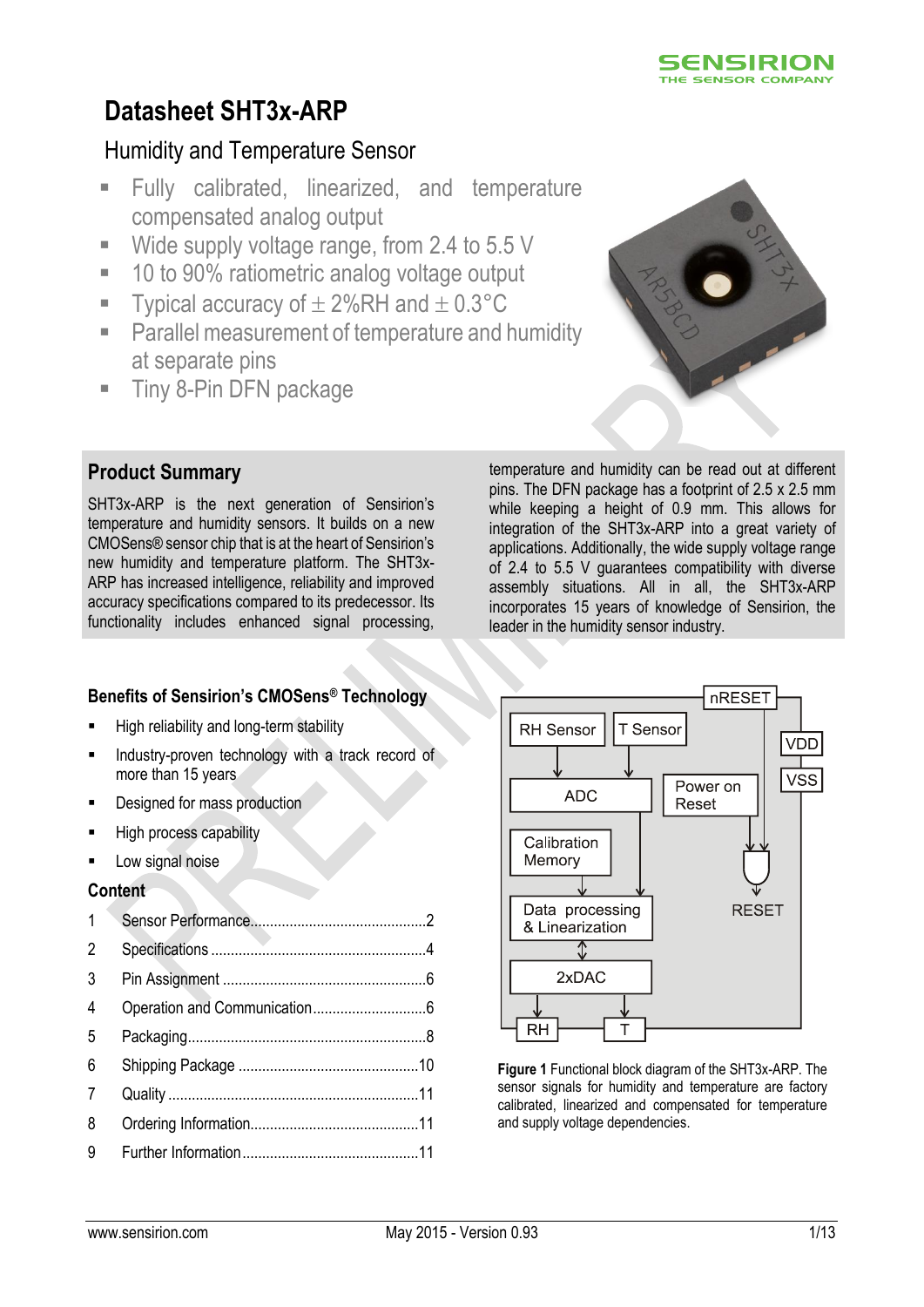

# <span id="page-1-0"></span>**1 Sensor Performance**

## **1.1 Humidity Sensor Performance**

<span id="page-1-3"></span><span id="page-1-1"></span>

| Parameter                             | Conditions            | Value    | <b>Units</b> |
|---------------------------------------|-----------------------|----------|--------------|
| SHT30 Accuracy tolerance <sup>1</sup> | Typ.                  | $+3$     | %RH          |
|                                       | Max.                  | Figure 2 | %RH          |
| SHT31 Accuracy tolerance <sup>1</sup> | Typ.                  | $+2$     | %RH          |
|                                       | Max.                  | Figure 4 | %RH          |
| Repeatability <sup>2</sup>            |                       | 0.1      | %RH          |
| Resolution                            |                       | 14       | bit          |
| Integrated Non-Linearity <sup>3</sup> | Max.                  | 0.2      | %RH          |
| <b>Hysteresis</b>                     | at $25^{\circ}$ C     | ±0.8     | %RH          |
| Specified range <sup>4</sup>          | extended <sup>5</sup> | 0 to 100 | %RH          |
| Response time <sup>6</sup>            | T63%                  | 8        | s            |
| Long-term drift                       | Type.7                | < 0.25   | %RH/yr       |
|                                       | $V_{DD} = 2.4V$       | 19.2     | mV/%RH       |
| Sensitivity                           | $V_{DD} = 3.3V$       | 26.4     | mV/%RH       |
|                                       | $V_{DD} = 5.5V$       | 44       | mV/%RH       |

**Table 1** Humidity sensor specification



<span id="page-1-2"></span>



<u>.</u>

<sup>1</sup> For definition of typical and maximum accuracy tolerance, please refer to the document "Sensirion Humidity Sensor Specification Statement".

<sup>&</sup>lt;sup>2</sup> The stated repeatability is 3 times the standard deviation (3σ) of multiple consecutive measurements at constant ambient conditions. It is a measure for the noise on the physical sensor output. It is measured with analog circuit and integrated over 1 second.

<sup>3</sup> Maximum deviation from the ideal shape (linear curve)

<sup>&</sup>lt;sup>4</sup> Specified range refers to the range for which the humidity or temperature sensor specification is guaranteed.

<sup>5</sup> For details about recommended humidity and temperature operating range, please refer to section [0.](#page-3-1)

<sup>6</sup> Time for achieving 63% of a humidity step function, valid at 25°C and 1m/s airflow. Humidity response time in the application depends on the design-in of the sensor. <sup>7</sup> Typical value for operation in normal RH/T operating range, see section [1.3.](#page-3-2) Maximum value is < 0.5 %RH/yr. Value may be higher in environments with vaporized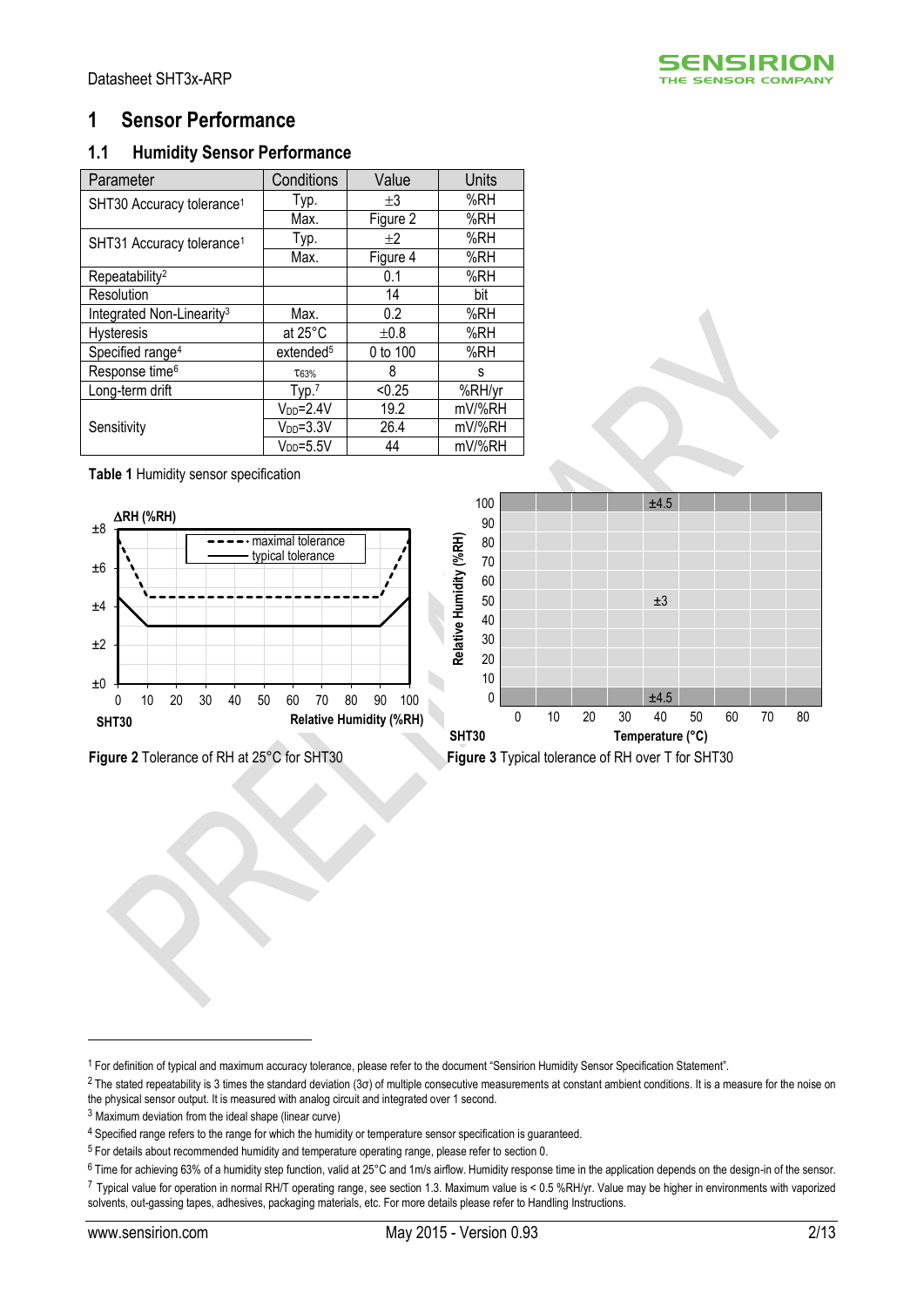

#### Datasheet SHT3x-ARP





<span id="page-2-0"></span>**Figure 4** Tolerance of RH at 25°C for SHT31 **Figure 5** Typical tolerance of RH over T for SHT31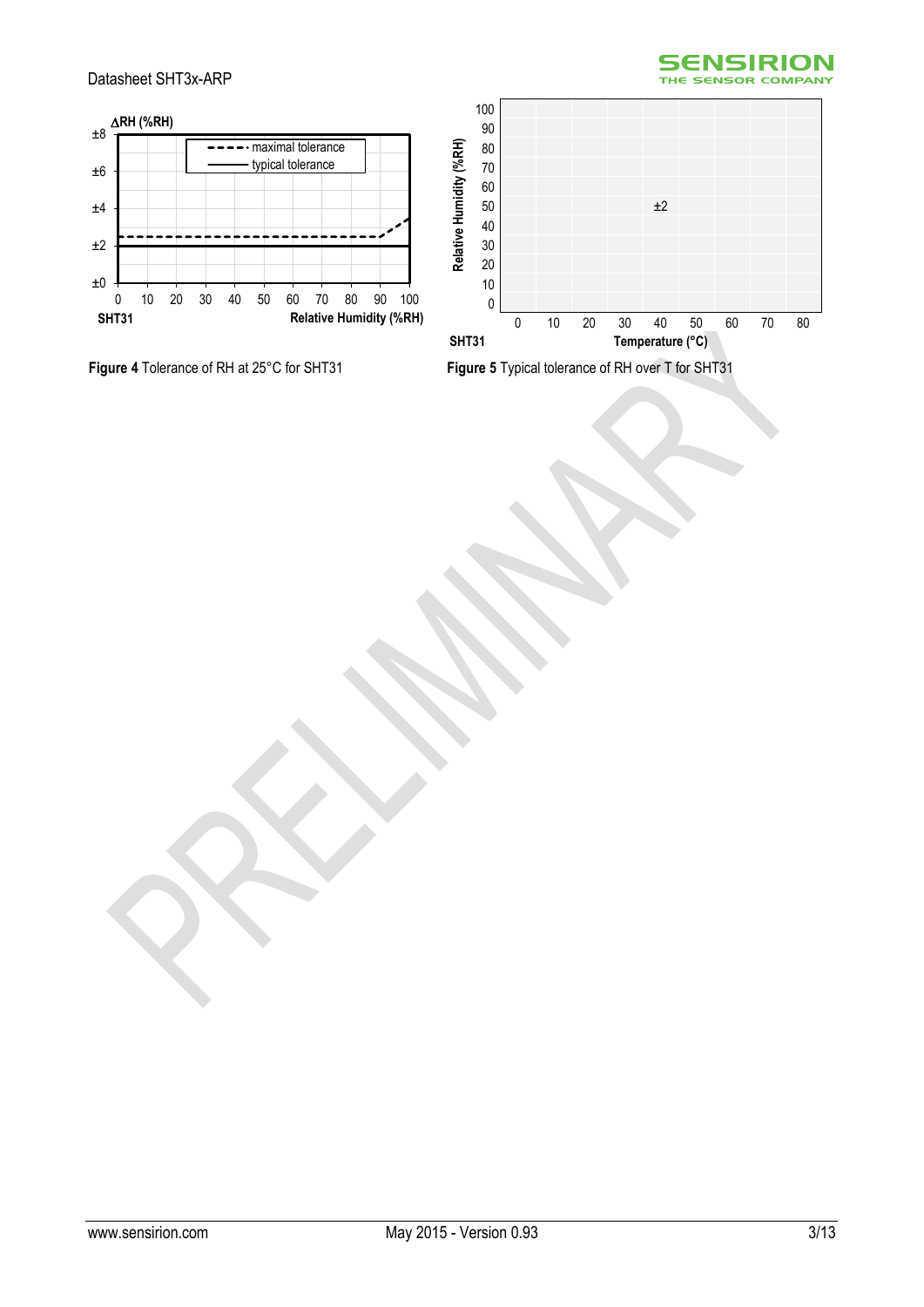

#### **1.2 Temperature Sensor Performance**

| Parameter                       | Condition       | Value      | Units |
|---------------------------------|-----------------|------------|-------|
| Accuracy tolerance <sup>1</sup> | Typ. 10 to +55  | ±0.3       | °C    |
| Repeatability <sup>2</sup>      |                 | 0.1        | °C    |
| Resolution                      | Typ.            | 14         | bit   |
| Specified Range                 |                 | -40 to 125 | °C    |
| Response time 8                 | T63%            | >2         | s     |
| Long Term Drift                 | max.            | < 0.03     | °C/yr |
|                                 | $V_{DD} = 2.4V$ | 11.6       | mV/°C |
| Sensitivity                     | $VDD=3.3V$      | 16         | mV/°C |
|                                 | $V_{DD} = 5.5V$ | 26.7       | mV/°C |

**Table 2** Temperature sensor specification; values are target specs and not confirmed by measurements yet



**Figure 6** Tolerance of the temperature sensor in °C for the SHT30 and SHT31

#### <span id="page-3-2"></span><span id="page-3-1"></span>**1.3 Recommended Operating Condition**

The sensor shows best performance when operated within recommended normal temperature and humidity range of 5 – 60 °C and 20 – 80 %RH, respectively. Long term exposure to conditions outside normal range, especially at high humidity, may temporarily offset the RH signal (e.g.+3%RH after 60h at >80%RH). After returning into the normal temperature and humidity range the sensor will slowly come back to calibration state by itself. Prolonged exposure to extreme conditions may accelerate ageing. To ensure stable operation of the humidity sensor, the conditions described in the document "SHTxx Assembly of SMD Packages", section "Storage and Handling Instructions" regarding exposure to volatile organic compounds have to be met. Please note as well that this does apply not only to transportation and manufacturing, but also to operation of the SHT3x-ARP.

# <span id="page-3-0"></span>**2 Specifications**

#### **2.1 Electrical Specifications**

| Parameter           | Symbol | Condition | Min        | Typ.      | Max  | <b>Units</b> | <b>Comments</b> |
|---------------------|--------|-----------|------------|-----------|------|--------------|-----------------|
| Supply voltage      | VDD    |           | 2.4        | າາ<br>U.J | უ.უ  |              |                 |
| Power-up/down level | VPOR   |           | n n<br>ے ۔ | 2.28      | 2.35 |              |                 |

<u>.</u>

<sup>8</sup> Temperature response times strongly depends on the design-in of the sensor in the final application. Minimal response time can be achieved when the thermalized sensor at T1 is placed on a well conducting surface with temperature T2.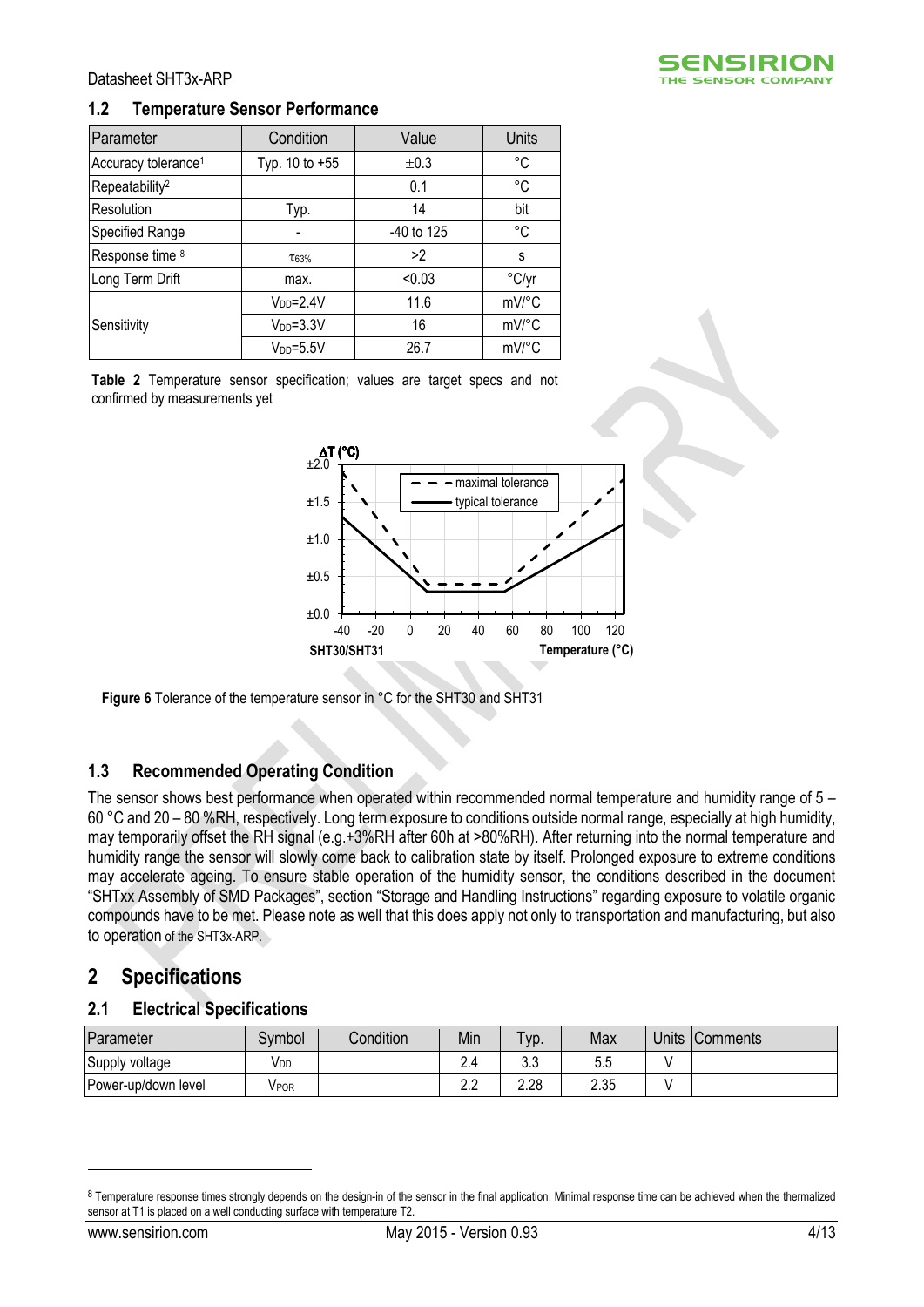



| Slew rate change of the<br>supply voltage | $\mathsf{VDD}_{\mathsf{Slew}}$ |         |        |     | 20  | V/ms | Voltage changes on the<br>VDD line between V <sub>DD</sub><br>min and V <sub>DD</sub> max should<br>be below the maximum<br>slew rate |
|-------------------------------------------|--------------------------------|---------|--------|-----|-----|------|---------------------------------------------------------------------------------------------------------------------------------------|
| Supply current                            | $I_{DD}$                       | Average |        | 220 | 350 | μA   | IAt a measurement rate<br>of $2$ Hz.<br>Depends on the resistive<br>load on the output pins                                           |
| Output current                            | <b>AO</b> <sub>IOUT</sub>      |         | $-100$ |     | 100 | μA   |                                                                                                                                       |
| Capacitive load                           | Cı                             |         |        |     | 5   | nF   | Capacitance that can be<br>driven by the sensor on<br>the signal lines                                                                |

<span id="page-4-1"></span>**Table 3** Electrical specifications, Specification are valid at 25°C and typical VDD

#### **2.2 Timing Specification for the Sensor System**

| Parameter                   | Symbol               | Conditions                                 | Min. | Typ. | Max. |     | Units Comments                                                                                                                                                 |
|-----------------------------|----------------------|--------------------------------------------|------|------|------|-----|----------------------------------------------------------------------------------------------------------------------------------------------------------------|
| Power-up time               | t <sub>PU</sub>      | After hard reset,<br>$V_{DD} \geq V_{POR}$ |      |      | 17   | ms  | Time between V <sub>DD</sub> reaching<br>V <sub>POR</sub> and first measurement<br>signal available                                                            |
| Analog output settling time | AO <sub>settle</sub> | For a step of VDD/2                        |      | 0.3  |      | ⊧ms | Time needed for adapting to a<br>changing supply voltage and<br>measurement value. Value<br>depends on output load.<br>Typical value is for a load of<br>!1nF. |
| Duration of reset pulse     | <b>TRESETN</b>       |                                            | 350  |      |      | ns  | See section 3.3                                                                                                                                                |

**Table 4** System Timing Specification, Specification are valid at 25°C and typical VDD

# **2.3 Absolute Minimum and Maximum Ratings**

Stress levels beyond those listed in [Table 5](#page-4-0) may cause permanent damage to the device or affect the reliability of the sensor. These are stress ratings only and functional operation of the device at these conditions cannot be guaranteed.

| Parameter                                                                                        | Rating              | Units       |
|--------------------------------------------------------------------------------------------------|---------------------|-------------|
| Supply voltage VDD                                                                               | $-0.3$ to 6         | V           |
| Max Voltage on pins (pin 1 (RH); pin 2<br>$(R)$ ; pin 3 $(R)$ ; pin 4 $(T)$ ; pin 6 $(nRESET)$ ) | $-0.3$ to $VDD+0.3$ | V           |
| Input current on any pin                                                                         | ±100                | mA          |
| Operating temperature range                                                                      | $-40$ to 125        | $^{\circ}C$ |
| Storage temperature range                                                                        | $-40$ to 150        | °C          |
| ESD HBM (human body model)                                                                       |                     | kV          |
| ESD CDM (charge device model)                                                                    | 750                 | V           |

<span id="page-4-0"></span>**Table 5** Absolute minimum and maximum ratings; values are target specs and not confirmed by measurements yet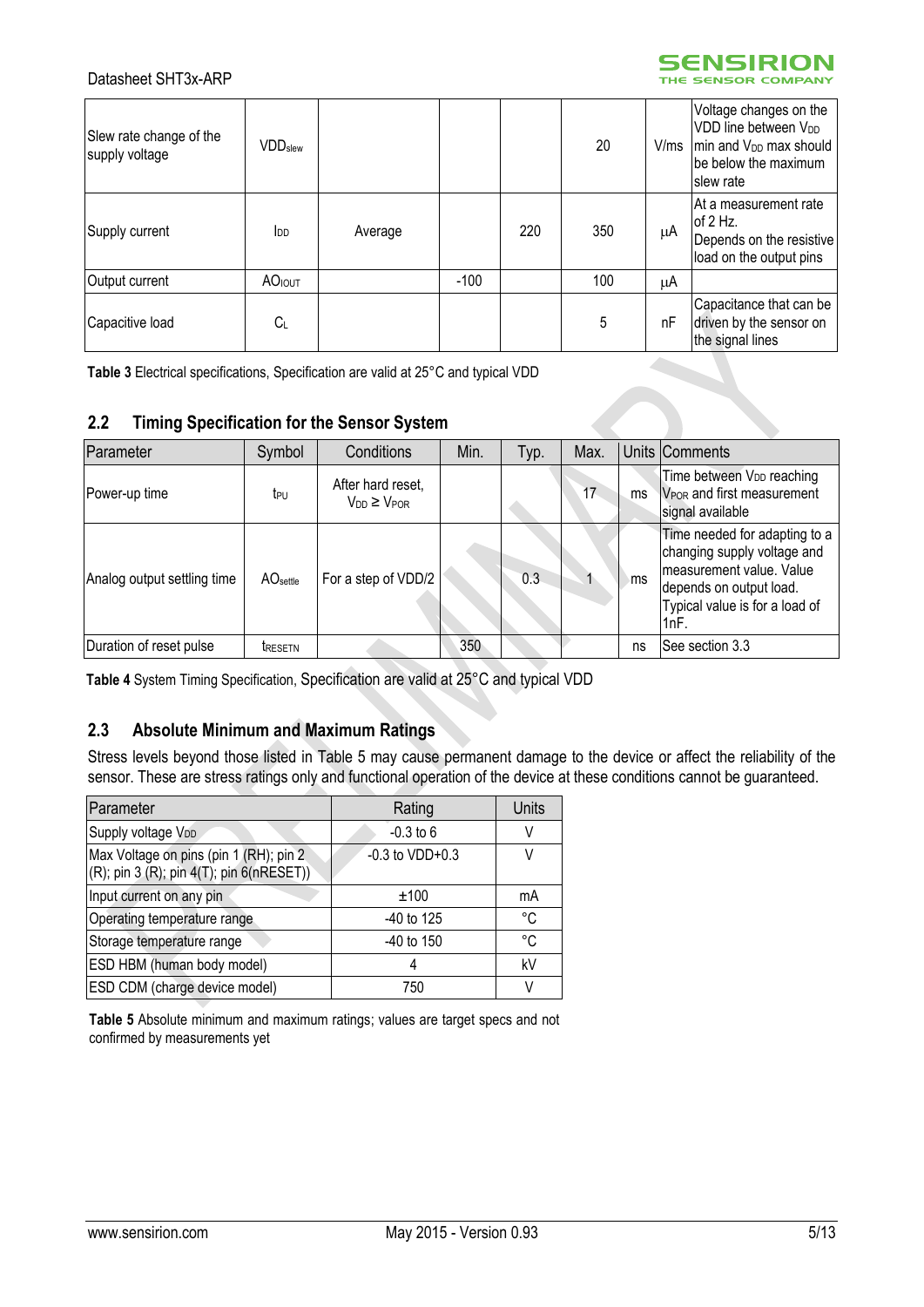# <span id="page-5-0"></span>**3 Pin Assignment**

The SHT3x-ARP comes in a tiny 8-pin DFN package  $$ see [Table 6.](#page-5-3)

| Pin | Name       | Comments                                                                        |
|-----|------------|---------------------------------------------------------------------------------|
| 1   | RH         | Analog voltage out; output                                                      |
| 2   | R          | No electrical function; recommended to<br>connect to VSS                        |
| 3   | R          | No electrical function; recommended to<br>connect to VSS                        |
| 4   | T          | Analog voltage out; output                                                      |
| 5   | VDD        | Supply voltage; input                                                           |
| 6   | nRESET     | Reset pin active low; Input; if not used it<br>is recommended to connect to VDD |
| 7   | R          | No electrical function; recommended to<br>connect to VSS                        |
| 8   | <b>VSS</b> | Ground                                                                          |
|     | $2$ )<br>3 | ି 8<br>$\overline{6}$<br>5                                                      |

<span id="page-5-3"></span>**Table 6** SHT3x-ARP pin assignment (Transparent top view). Dashed lines are only visible from the bottom. The die pad is internally connected to VSS.

# **3.1 Power Pins (VDD, VSS)**

The electrical specifications of the SHT3x-ARP are shown in [Table 3.](#page-4-1) The power supply pins must be decoupled with a 100 nF capacitor that shall be placed as close to the sensor as possible – see [Figure 7](#page-5-4) for a typical application circuit.

### **3.2 Temperature and Humidity Pin**

The physical output of temperature and humidity can be read out at separated pins, as shown i[n Table 6.](#page-5-3) Data is supplied as ratiometric voltage output. The specification of the Analog voltage signal and its conversion to physical values is explained in Sectio[n 4.](#page-5-1)

### <span id="page-5-2"></span>**3.3 nRESET Pin**

The nReset pin may be used to generate a reset of the sensor. A minimum pulse duration of 350 ns is required to reliably trigger a reset of the sensor. If not used it is recommended to connect to VDD.



<span id="page-5-4"></span>**Figure 7** Typical application circuit. Please note that the positioning of the pins does not reflect the position on the real sensor. This is shown i[n Table 6.](#page-5-3)

## **3.4 Die Pad (center pad)**

The die pad or center pad is visible from below and located in the center of the package. It is electrically connected to VSS. Hence electrical considerations do not impose constraints on the wiring of the die pad. However, due to mechanical reasons it is recommended to solder the center pad to the PCB. For more information on design-in, please refer to the document "SHTxx Design Guide".

# <span id="page-5-1"></span>**4 Operation and Communication**

### **4.1 Start-up of the sensor**

As a first step, the sensor needs to be powered up to VDD (between 2.4 and 5.5 V). After power-up, the sensor needs at most 17 ms for providing data as voltage output on the respective output pins. During that time the temperature and humidity pins have an undefined state.

### **4.2 Conversion of the Signal Output**

The physical values as measured by the sensor are mapped to a ratiometric voltage output  $(V_X, x=T, RH)$  as 10 to 90% of  $V_{DD}$ ). Prior to conversion into a voltage signal, the physical values are linearized and compensated for temperature and supply voltage effects by the sensor. Additionally, the voltage output is calibrated for each sensor. Hence the relationship between temperature and humidity and the voltage output is the same for each sensor, within the limits given by the accuracy.

This allows to describe the relationship between physical values (RH and T) and the voltage output for temperature and humidity  $(V_X, x=T, RH)$  through a generic linear formula shown in [Equation 1](#page-6-0) (for RH) and [Equation 2](#page-6-1) (for T), its graphical representation can be found in [Figure 8](#page-6-2) & [Figure 9.](#page-6-3)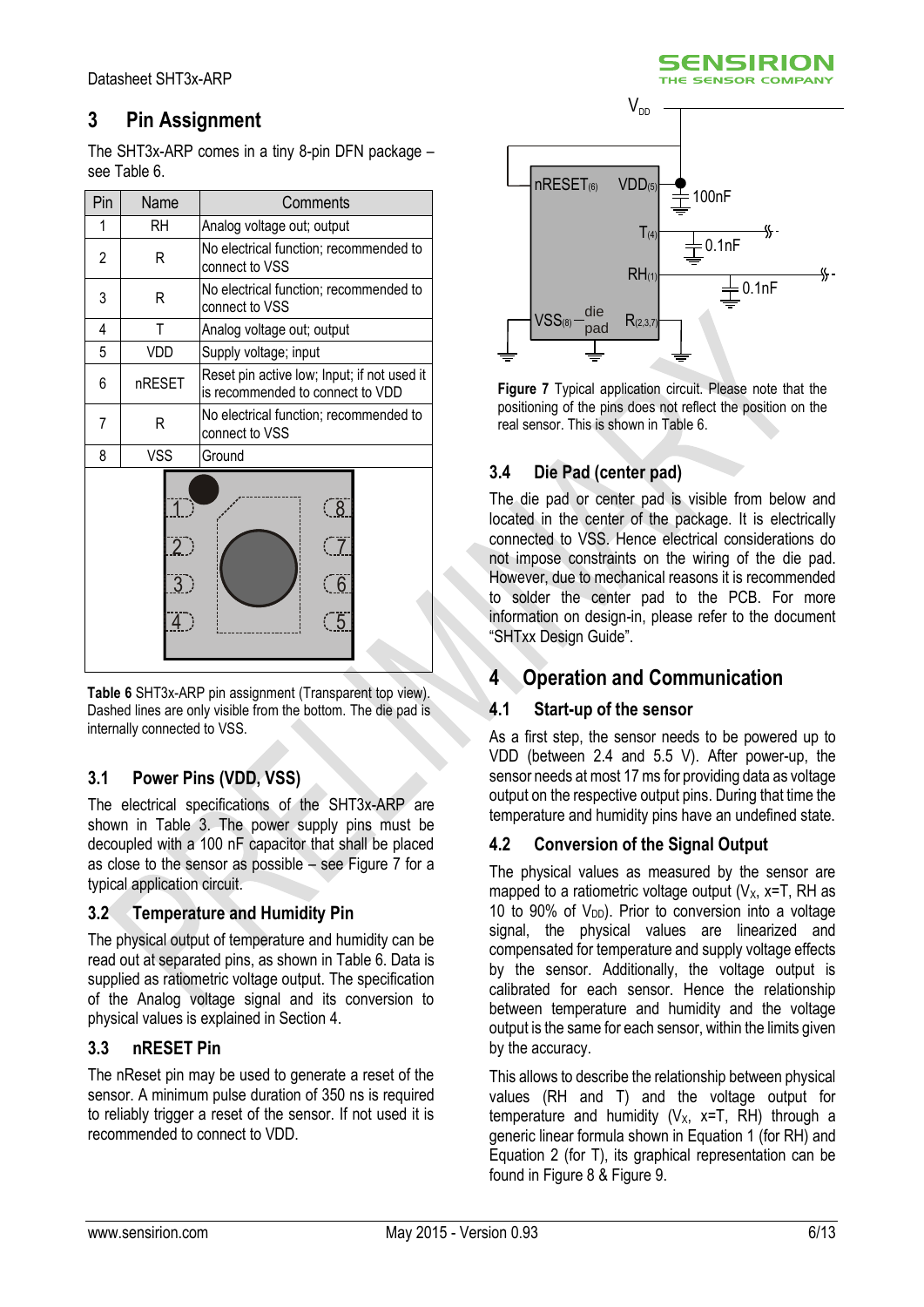



<span id="page-6-2"></span>**Figure 8** Relationship between the ratiometric analog voltage output and the measured relative humidity

$$
RH = -12.5 + 125 \cdot \frac{V_{RH}}{V_{DD}} = -\frac{10}{0.8} + \frac{100}{0.8} \cdot \frac{V_{RH}}{V_{DD}}
$$

<span id="page-6-0"></span>**Equation 1** Relative humidity conversion formula (result in %RH):



<span id="page-6-3"></span>

$$
T\left[{}^{\circ}C\right] = -66.875 + 218.75 \cdot \frac{V_{T}}{V_{DD}} = -45 - \frac{17.5}{0.8} + \frac{175}{0.8} \cdot \frac{V_{T}}{V_{DD}}
$$

$$
T\left[{}^{\circ}F\right] = -88.375 + 393.75 \cdot \frac{V_{T}}{V_{DD}} = -49 - \frac{31.5}{0.8} + \frac{315}{0.8} \cdot \frac{V_{T}}{V_{DD}}
$$

<span id="page-6-1"></span>**Equation 2** Temperature conversion formula (result in °C and °F respectively)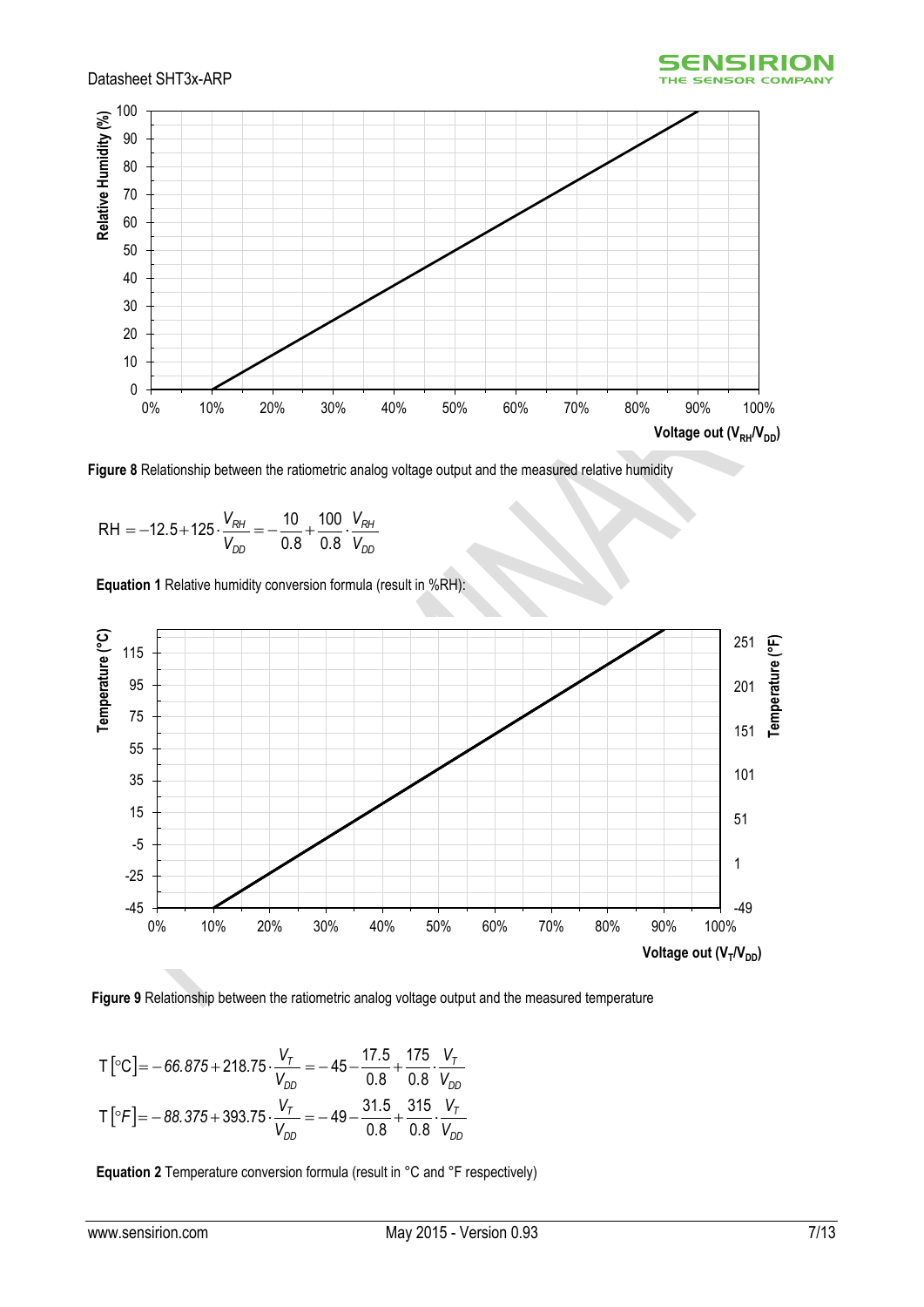# <span id="page-7-0"></span>**5 Packaging**

SHT3x-ARP sensors are provided in a DFN package. DFN stands for dual flat no leads. The humidity sensor opening is centered on the top side of the package.

The sensor chip is made of silicon and is mounted to a lead frame. The latter is made of Cu plated with Ni/Pd/Au. Chip and lead frame are overmolded by an epoxy-based mold compound leaving the central die pad and I/O pins exposed for mechanical and electrical connection. Please note that the side walls of the sensor are diced and therefore these diced lead frame surfaces are not covered with the respective plating.

The package (except for the humidity sensor opening) follows JEDEC publication 95, design registration 4.20, small scale plastic quad and dual inline, square and rectangular, No-LEAD packages (with optional thermal enhancements) small scale (QFN/SON), Issue D.01, September 2009.

#### **5.1 Traceability**

All SHT3x-ARP sensors are laser marked for easy identification and traceability. The marking on the sensor top side consists of a pin-1 indicator and two lines of text.

The top line consist of the pin-1 indicator which is located in the top left corner and the product name. The small letter x stands for the accuracy class.

The bottom line consists of 6 letters. The first two digits  $XY$  (=AR) describe the output mode. The third letter  $(A)$ represents the manufacturing year  $(4 = 2014, 5 = 2015)$ , etc). The last three digits (BCD) represent an alphanumeric tracking code. That code can be decoded by Sensirion only and allows for tracking on batch level through production, calibration and testing – and will be provided upon justified request.

SENSIRION THE SENSOR COMPANY

If viewed from below pin 1 is indicated by triangular shaped cut in the otherwise rectangular die pad. The dimensions of the triangular cut are shown in [Figure 11](#page-8-0) through the labels T1 & T2.



**Figure 10** Top View of the SHT3x-ARP illustrating the laser marking.

.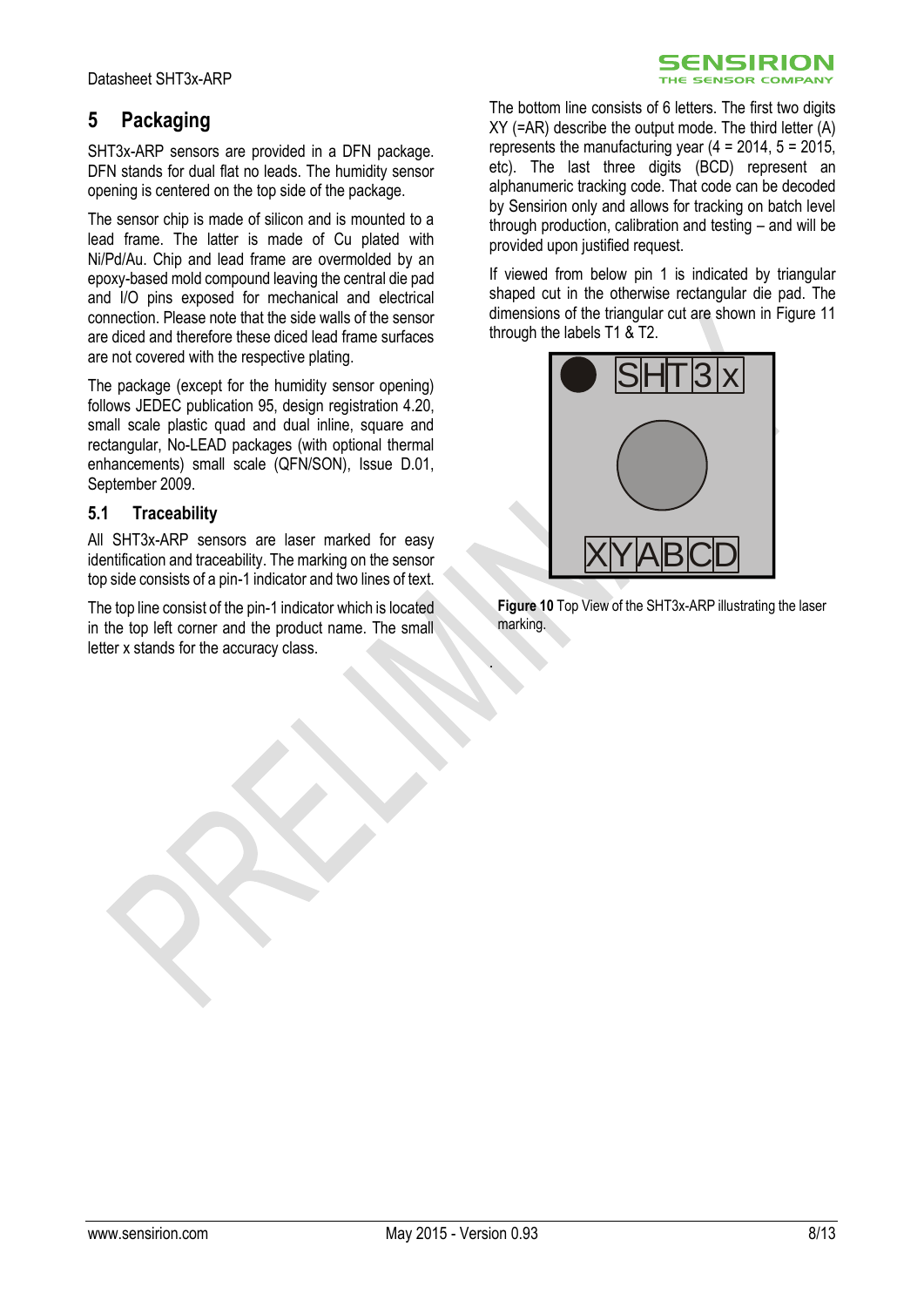## **5.2 Package Outline**



<span id="page-8-0"></span>**Figure 11** Dimensional drawing of SHT3x-ARP sensor package

| Parameter          | Symbol         | Min | Nom.           | Max |     | Units Comments                                                                                                                        |
|--------------------|----------------|-----|----------------|-----|-----|---------------------------------------------------------------------------------------------------------------------------------------|
| Package height     | A              | 0.8 | 0.9            |     | mm  |                                                                                                                                       |
| Leadframe height   | A <sub>3</sub> |     | 0.2            |     | mm  | Not shown in the drawing                                                                                                              |
| Pad width          | b              | 0.2 | 0.25           | 0.3 | mm  |                                                                                                                                       |
| Package width      | D              | 2.4 | 2.5            | 2.6 | mm  |                                                                                                                                       |
| Center pad length  | D <sub>2</sub> |     | 1.1            | 1.2 | mm. |                                                                                                                                       |
| Package length     | Е              | 2.4 | 2.5            | 2.6 | mm  |                                                                                                                                       |
| Center pad width   | E <sub>2</sub> | 1.7 | 1.8            | 1.9 | mm  |                                                                                                                                       |
| Pad pitch          | е              |     | 0.5            |     | mm. |                                                                                                                                       |
| Pad length         |                | 0.3 | 0.35           | 0.4 | mm  |                                                                                                                                       |
| Max cavity         | S              |     |                | 1.5 | mm  | Only as guidance. This value includes all tolerances,<br>including displacement tolerances. Typically the<br>opening will be smaller. |
| Center pad marking | T1xT2          |     | $0.3x45^\circ$ |     | mm  | indicates the position of pin 1                                                                                                       |

**Table 7** Package outline

### **5.3 Land Pattern**

[Figure 12](#page-9-1) shows the land pattern. The land pattern is understood to be the metal layer on the PCB, onto which the DFN pads are soldered.

The solder mask is understood to be the insulating layer on top of the PCB covering the copper traces. It is recommended to design the solder mask as a Non-Solder Mask Defined (NSMD) type. For NSMD pads, the solder mask opening should provide a 60 μm to 75 μm design clearance between any copper pad and solder mask. As the pad pitch is only 0.5 mm we recommend to have one solder mask opening for all 4 I/O pads on one side.

For solder paste printing it is recommended to use a laser-cut, stainless steel stencil with electro-polished trapezoidal walls and with 0.1 or 0.125 mm stencil thickness. The length of the stencil apertures for the I/O pads should be the same as the PCB pads. However, the position of the stencil apertures should have an offset of 0.1 mm away from the center of the package. The die pad aperture should cover about 70 – 90 % of the die pad area –thus it should have a size of about 0.9 mm x 1.6 mm.

For information on the soldering process and further recommendation on the assembly process please consult the Application Note HT\_AN\_SHTxx\_Assembly\_of\_SMD\_Packages , which can be found on the Sensirion webpage.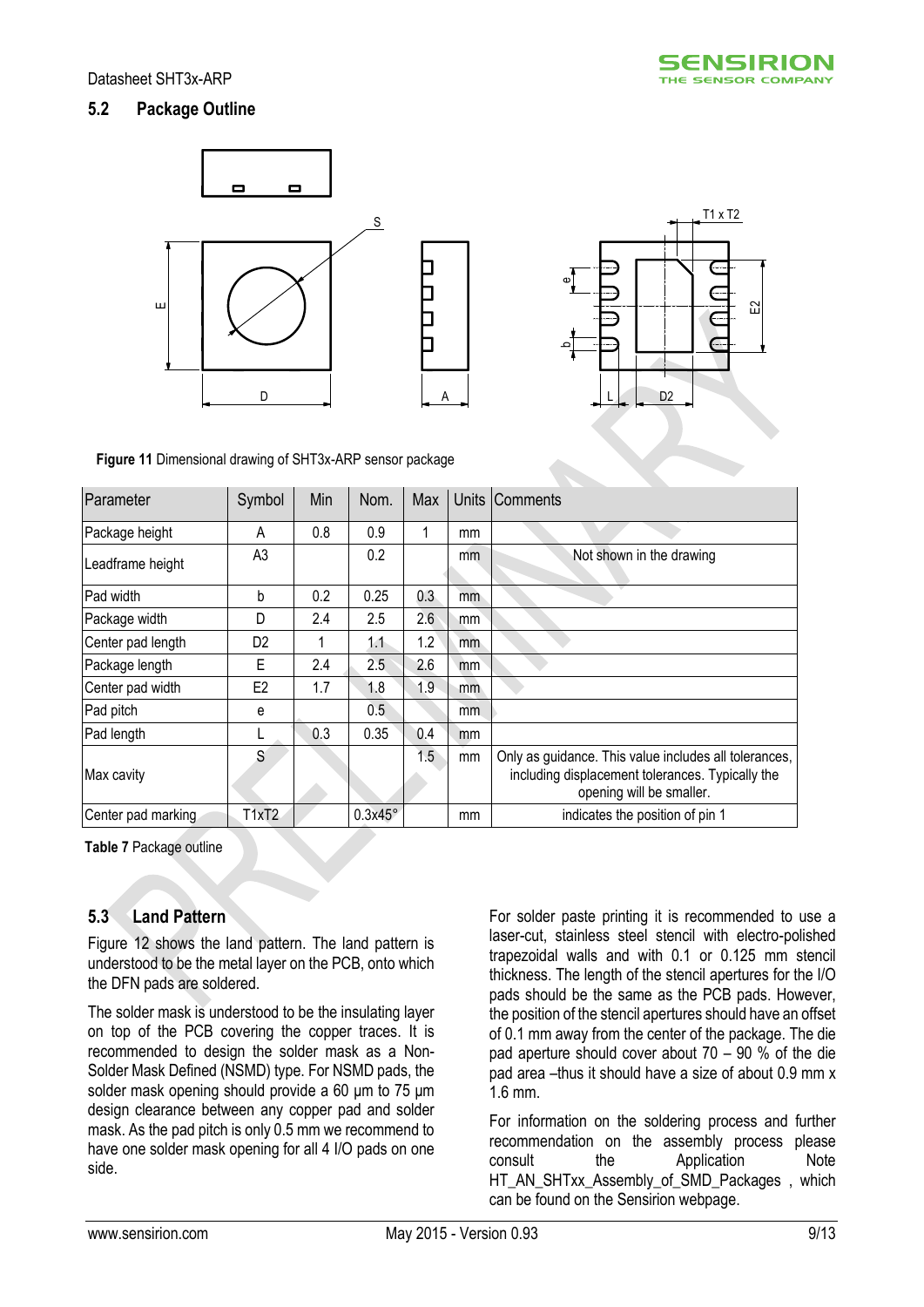



<span id="page-9-1"></span>**Figure 12** Recommended metal land pattern and stencil apertures for the SHT3x-ARP. The dashed lines represent the outer dimension of the DFN package. The PCB pads and stencil apertures are indicated through the shaded areas.



# <span id="page-9-0"></span>**6 Shipping Package**

**Figure 13** Technical drawing of the packaging tape with sensor orientation in tape. Header tape is to the right and trailer tape to the left on this drawing. Dimensions are given in millimeters.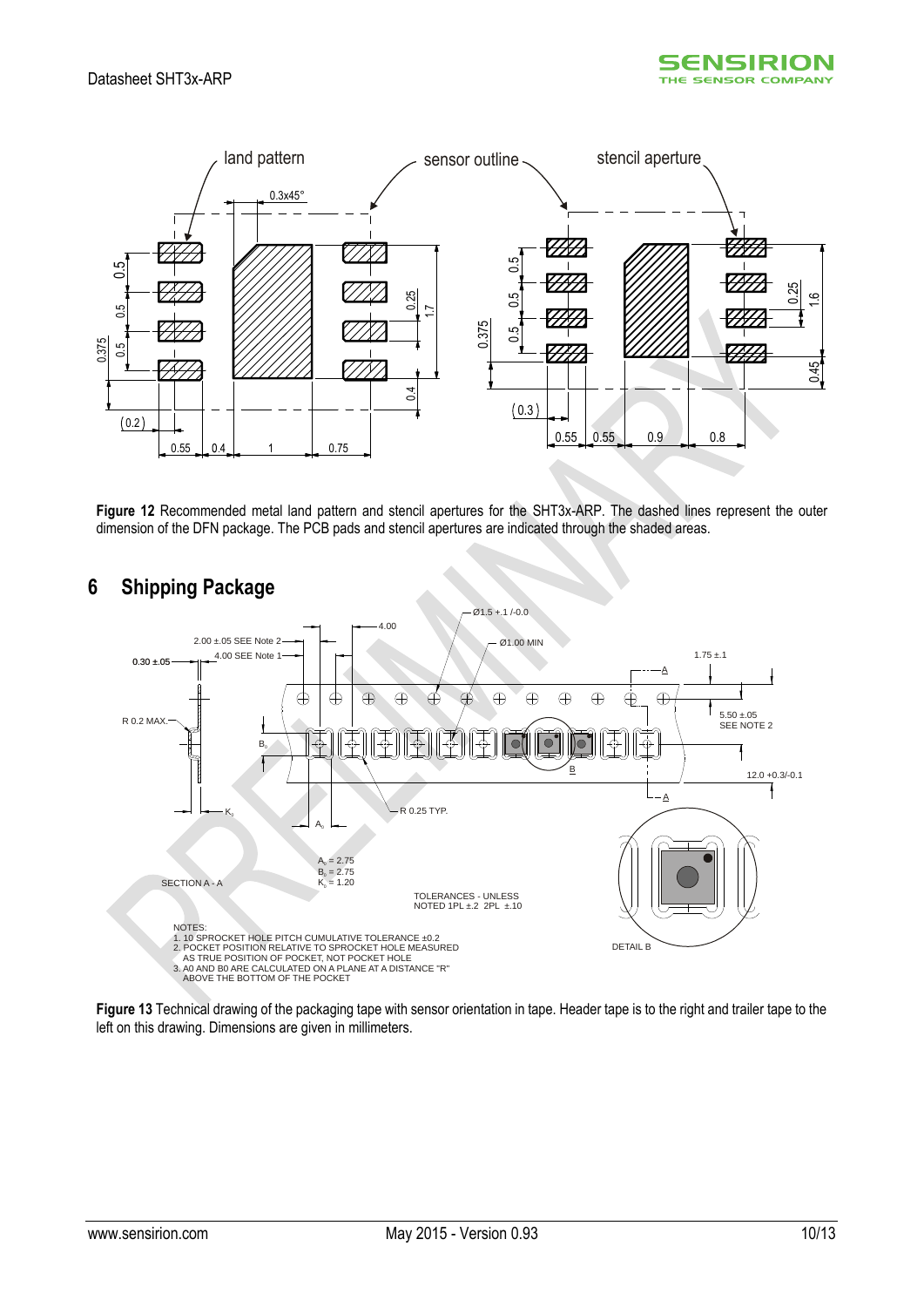# <span id="page-10-0"></span>**7 Quality**

Qualification of the SHT3x-ARP is performed based on the AEC Q 100 qualification test method.

## **7.1 Material Contents**

The device is fully RoHS and WEEE compliant, e.g. free of Pb, Cd, and Hg.

# <span id="page-10-1"></span>**8 Ordering Information**

The SHT3x-ARP can be ordered in tape and reel packaging with different sizes, see [Table 8.](#page-10-3) The reels are sealed into antistatic ESD bags. The document (SHT3x shipping package) that shows the packaging tape with sensor orientation is available upon request.

| Name            | Quantity | Order Number |
|-----------------|----------|--------------|
| SHT30-ARP-B500E | 500      | 1-101250-01  |
| SHT30-ARP-B10kS | 10000    | 1-101175-01  |
| SHT31-ARP-B1kS  | 1000     | 1-101257-01  |
| SHT31-ARP-B10kS | 10000    | 1-101178-01  |

**SENSIRION** THE SENSOR COMPANY

<span id="page-10-3"></span>**Table 8** SHT3x-ARP ordering options.

# <span id="page-10-2"></span>**9 Further Information**

For more in-depth information on the SHT3x-ARP and its application please consult the following documents:

| Document Name                                        | Description                                                                            | Source                                                                                                              |
|------------------------------------------------------|----------------------------------------------------------------------------------------|---------------------------------------------------------------------------------------------------------------------|
| SHT3x Shipping Package                               | Information on Tape, Reel and shipping bags<br>(technical drawing and dimensions)      | Available upon request                                                                                              |
| SHTxx Assembly of SMD<br>Packages                    | Assembly Guide (Soldering Instruction,)                                                | Available for download at the Sensirion<br>humidity sensors download center:<br>www.sensirion.com/humidity-download |
| SHTxx Design Guide                                   | Design guidelines for designing SHTxx humidity<br>sensors into applications            | Available for download at the Sensirion<br>humidity sensors download center:<br>www.sensirion.com/humidity-download |
| <b>SHTxx Handling Instructions</b>                   | Guidelines for proper handling of SHTxx humidity<br>sensors (Reconditioning Procedure) | Available for download at the Sensirion<br>humidity sensors download center:<br>www.sensirion.com/humidity-download |
| Sensirion Humidity Sensor<br>Specification Statement | Definition of sensor specifications.                                                   | Available for download at the Sensirion<br>humidity sensors download center:<br>www.sensirion.com/humidity-download |

**Table 9** Documents containing further information relevant for theSHT3x-ARP.

# **Revision History**

| Date | Version | Page(s) | Changes                                                                                       |
|------|---------|---------|-----------------------------------------------------------------------------------------------|
|      | IO.9    |         | IInitial release                                                                              |
|      | 0.91    | 2-4     | Added definition for sensitivity                                                              |
|      |         |         | Table 5, removed MM model due to change in AEC Q100 Rev H, amended<br>absolut maximum ratings |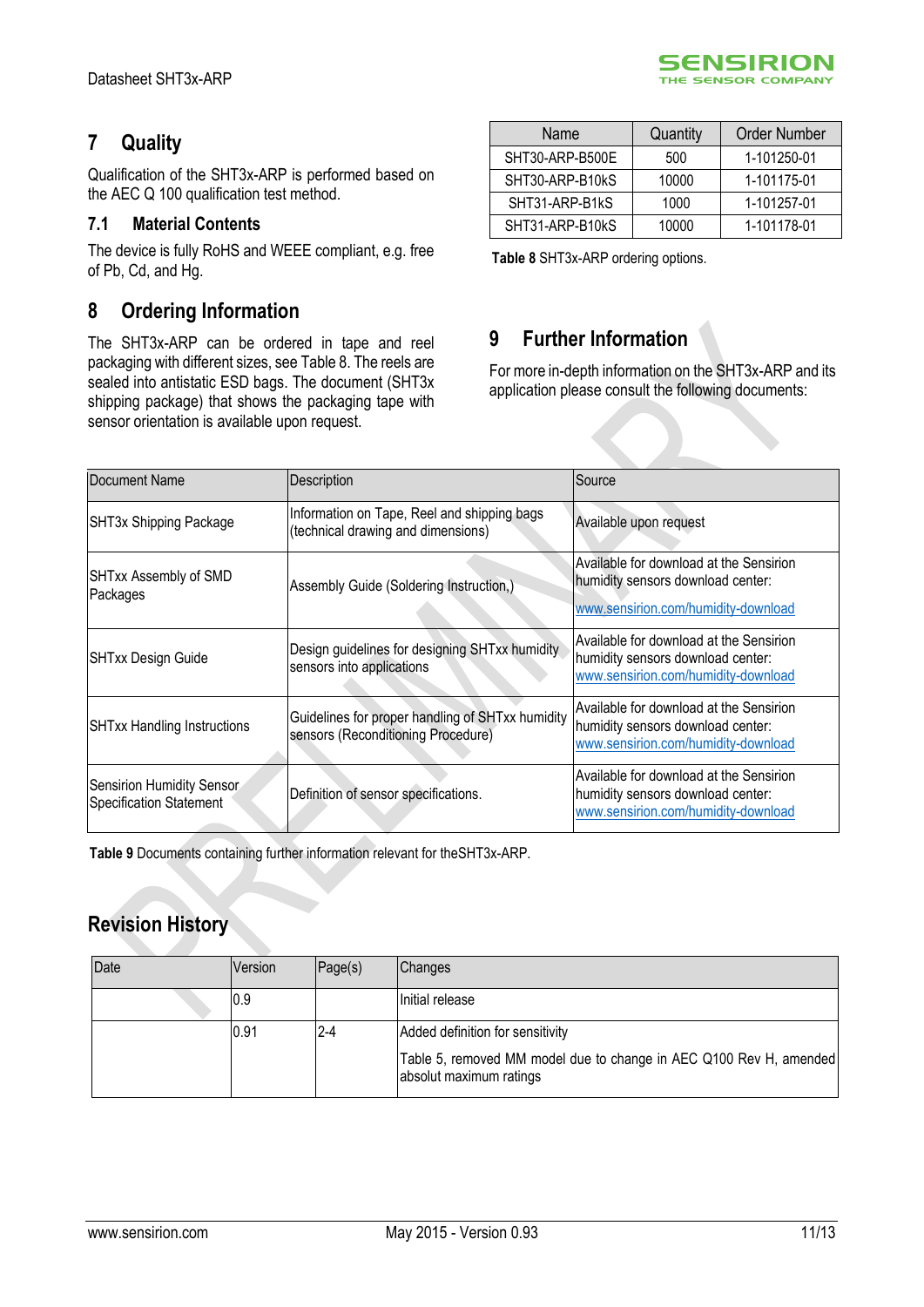## Datasheet SHT3x-ARP

# **SENSIRION**

| 0.93 | Section 5, added section paragraph on package standard |
|------|--------------------------------------------------------|
|      | Section 8, Added ordering information                  |
|      | Table 2, defined Long term drift as max                |
|      | Table 3, amended Power-up/down level                   |
|      |                                                        |